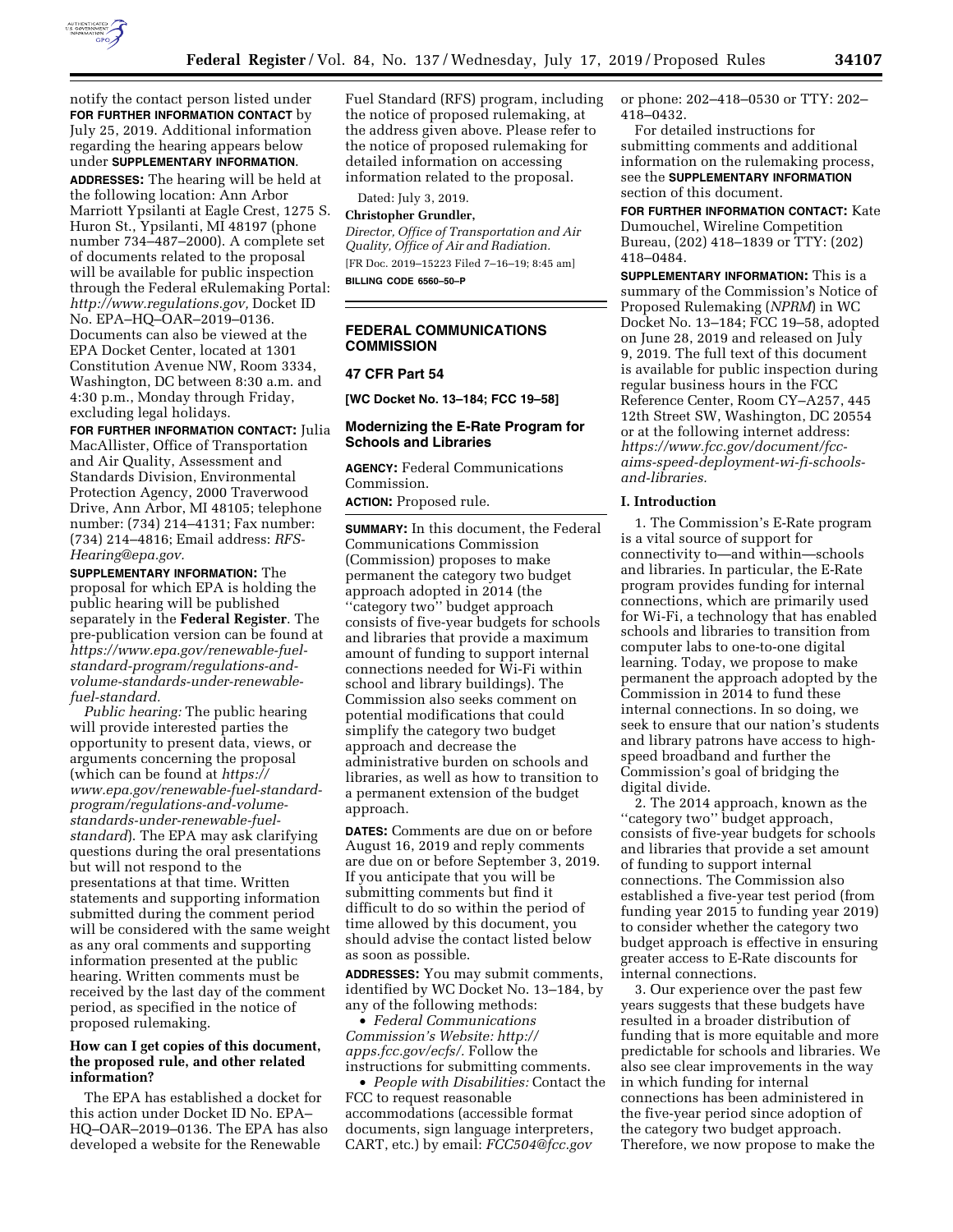category two budget approach permanent and seek comment on potential modifications that could simplify the budgets, decrease the administrative burden of applying for category two services, and thereby speed the deployment of Wi-Fi in schools and libraries across the country.

### **II. Discussion**

4. With the category two budget rules set to begin to expire for some applicants at the end of funding year 2019 and for all applicants at the end of funding year 2023, we are faced with a choice between continuing with the category two budget approach or returning to the two-in-five rules. Given our experience during the five-year test period and the Bureau's findings in the *Category Two Budget Report,* we (1) propose amending our rules to make permanent the category two budget approach for all applicants; (2) propose and seek comment on ways to improve the category two budget approach; and (3) seek comment on how best to transition from the five-year test period to a permanent extension of this approach.

5. First and foremost, we propose to permanently extend the category two budget approach and avoid reverting back to the two-in-five rules for all applicants. Doing so is consistent with the *Category Two Budget Report,* which generally found that the category two budget approach has provided schools and libraries with more certain and equitable funding for internal connections than under the two-in-five rules. In addition, making permanent the category two budget approach is also supported by the record received in response to the September *2017 Public Notice.* We, therefore, seek comment on our proposal to make permanent the category two budget approach and on the Bureau's overall findings in the *Category Two Budget Report.* 

6. In particular, the *Category Two Budget Report* found that, under the category two budget approach, applicants have had access to category two funding every year, and no requests have been denied due to insufficient funding. By contrast, under the two-infive rules approach, a small number of applicants exhausted available funding, with most applicants receiving no funding. Additionally, 43% of schools and 23% of libraries each year now receive category two funding as compared to 10% of applicants under the two-in-five rules. Moreover, the category two budget approach has generally resulted in a more equitable distribution of funding that better approximates the makeup of E-Rate

applicants, in comparison to the distribution under the two-in-five rules approach where funding disproportionately went to urban schools. Category two support has been disbursed in all fifty states and five territories and to applicants at all discount levels. We seek comment on these and other findings in the *Category Two Budget Report* and on the proposal to permanently extend the category two budget approach.

7. We also seek comment on the costs and benefits associated with making permanent the category two budget rules. Do the benefits of the category two budget approach outweigh the burdens associated with administering them? We also seek comment more generally on the costs associated with the budgets overall and the appropriate path forward.

8. We propose extending several aspects of the current category two budget approach, including maintaining the eligibility of existing category two services and keeping the existing budget multipliers for schools and libraries. We also seek comment on other potential ways to improve the budget approach, including moving to district-wide budgets and simplifying the budget calculations. Finally, we seek general comment on ways to decrease the burden of applying for category two services and improve administration of category two budgets for both applicants and USAC.

9. *Eligible Services.* In 2014, the Commission made managed internal broadband services, caching, and basic maintenance of internal connections eligible for category two support under the category two budget approach through funding year 2019. For each service, the Commission found that the budgets allayed concerns about wasteful spending and provided applicants with greater flexibility to determine their own needs. Consistent with the Commission's determination in 2014 to make certain services eligible for category two support given the budgets' ability to prevent excessive spending, we propose extending the eligibility of managed internal broadband services, caching, and basic maintenance of internal connections under the permanent category two budget approach we propose today. We seek comment on this proposal. Further, are there additional services that we should make eligible for category two funding or any other issues regarding category two eligible services we should consider?

10. *Budget Levels.* In the *Category Two Budget Report,* the Bureau found that the category two budget approach

appears to be sufficient for most schools and libraries with approximately half of schools and most libraries having used less than half of their allocated five-year budget and a supermajority of schools and libraries having used less than 90% of their budgets. Based on this finding, we propose maintaining the existing budget multipliers for the category two budget approach. Specifically, over a five-year funding cycle, schools would be eligible to receive up to \$150 (prediscount) per student and libraries are eligible to receive up to \$2.30 or \$5.00 (pre-discount) per square foot (depending on their Institute for Museum and Library Services (IMLS) locale codes). Entities with low student population or small square footage would receive a budget floor of \$9,200 over five funding years. We recognize that student count, building age, geography and other factors vary from entity to entity, and as such, no budget multiplier will perfectly fit the category two budget needs for every school and library in the country. Nevertheless, we expect that, on balance, maintaining the existing multipliers will fit the needs of the majority of applicants.

11. We seek comment on this proposal or, in the alternative, whether to change these per-student or persquare foot budget multipliers, particularly for entities that may have participated at a lower rate or that may face higher costs for internal connections. For instance, we seek comment on whether the minimum budget floor should be increased and, if so, what the appropriate budget floor level should be to address the needs of smaller entities and increase their participation in the program. Would, for example, increasing the budget floor to \$25,000 as some commenters suggested in response to the *2017 Public Notice* be a more appropriate budget floor? Based on requests from funding years 2015 to 2018, schools with an enrollment of 190 students or more participate at an 80% rate, which corresponds to a prediscount budget of approximately \$30,000, roughly three times the current funding floor, compared with those at the funding floor, which participate at a 48% rate. Would raising the budget floor to correspond with schools that participate at a higher rate be an appropriate budget floor level?

12. Similarly, we seek comment on whether to adjust the budget multipliers for entities that may experience higher costs due to their geographic location. For example, the current budget multipliers appear to disadvantage rural libraries, leaving them with less than half the category two budget support per square foot than their urban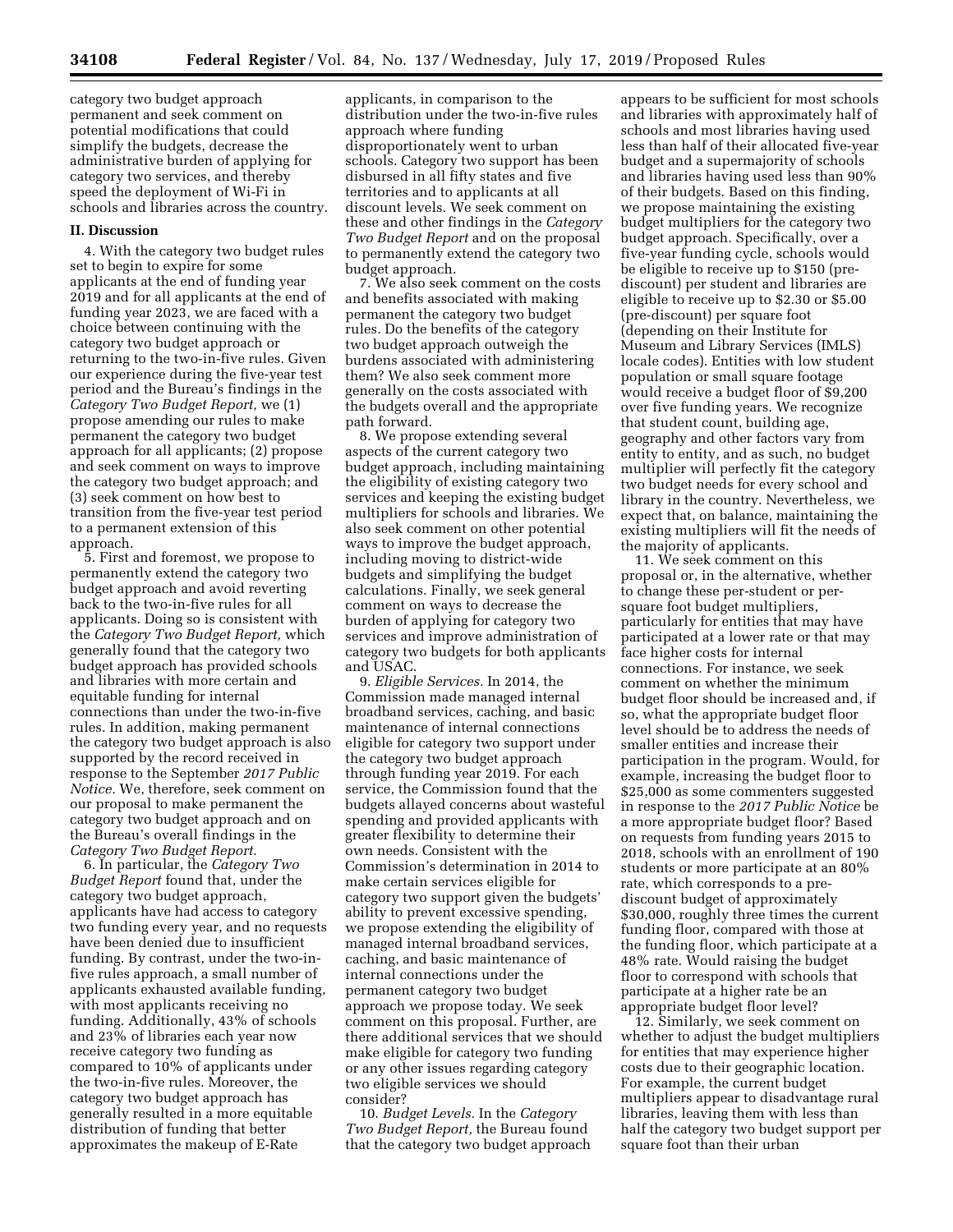counterparts despite often smaller square footage. Should we maintain the increased budget multiplier for libraries in urban areas (*i.e.,* \$5.00 per square foot), or should we set a higher budget multiplier for rural libraries, which is currently \$2.30 per square foot? Commenters should submit specific data and models to support their arguments that additional funding is necessary, including the relative importance of any particular factors such as rural or remote geography, building age, or low student population. For example, to the extent that entities in remote or Tribal areas or communities face higher category two costs, we seek data to assist the Commission in determining the appropriate budget multipliers.

13. *District-Wide or Library System-Wide Budget Calculations.* We seek comment on moving from a per-school or per-library budget to a per-district or per-system budget for category two services. In 2014, the Commission adopted per-entity budgets, requiring districts to calculate budgets for each school in the district based on the number of students in the school, and for library systems to calculate budgets for each of its library outlets based on the square footage of that outlet. Stakeholders have consistently commented on the administrative difficulties associated with managing these per-entity budgets. For instance, many school districts have buildings of different ages or construction materials, and therefore some entities end up with too large of a budget, while others end up with an insufficient budget. As such, stakeholders have recommended moving to a district-wide or library system-wide budget that is calculated using the total number of students in the district or all of the buildings in the library system. Under this approach, a district would calculate its category two budget and then decide how and where category two E-Rate support should be directed.

14. There are several potential benefits to this approach. First, as commenters contended in response to the *2017 Public Notice,* moving to a district-wide calculation would streamline the application process for category two services from start to finish, simplifying the budget calculations, the FCC Form 471 application, the PIA reviews of those applications, and the FCC Form 500 cancellation process. Such a calculation could also simplify some of the more complicated issues that applicants face when seeking E-Rate support. For example, a district-wide budget calculation could largely eliminate the

number of applicants that estimate student counts at new schools if the number of students in the district is unchanged despite a new school being built. Similarly, would a district-wide budget calculation simplify the application process by eliminating the need for school districts to count parttime students given that they would have the flexibility to allocate funding as they see fit? Moreover, a district-wide calculation should simplify the review of applications where there are shared services by E-Rate eligible entities. Under the current approach, cost allocation between the budgets of the entities sharing the service is required, adding to the applicant burden. Finally, calculating budgets on a district-wide basis would afford local entities that are familiar with the needs of their schools the opportunity to leverage that knowledge in making determinations about the efficient and effective allocation of E-Rate funds in fulfillment of the program's objectives and goals. We seek comment on each of these potential benefits and how they would impact applicants. What are the other potential benefits that could be realized in using district-wide budgets?

15. We also seek comment on the costs of moving to district-wide budgets, including with respect to the allocation and distribution of category two funding. For instance, under a districtwide budget approach, there is a risk that fewer entities will receive category two E-Rate support if school districts elect to request funding only for certain schools. For example, in some states, charter schools are considered a part of a school district, while in others, they are independent from the district. For charter school applicants that are subject to school district administration, are there risks that category two E-Rate support requested by the school district will be unfairly distributed among the schools in the district? We seek comment on these risks and whether any safeguards could be used to ensure that funding is available for all eligible schools.

16. We also seek comment on how a district-wide budget approach should be administered. For example, how should applicants and USAC determine which entities are part of a district for purposes of applying for and setting district-wide category two budgets? In particular, some parochial schools and charter schools apply as a group for purposes of calculating a district-wide discount rate under the Commission's rules. Should we consider using a similar approach when setting district-wide budgets for these entities? Further, what would happen if districts combine or separate

during the five-year budget cycle? Are there other issues we should consider, including any rules or procedures that would need to be modified, under a district-wide category two budget approach?

17. We also seek comment on whether the same approach is appropriate for library systems. In general, would library systems benefit from a systemwide budget in the same way schools might? Our rules also provide two budget multipliers for libraries (*i.e.,*  \$2.30 or \$5.00 per square foot), depending on the library's IMLS locale code. Would this require a modification in order for all library outlets in a system to share the same locale code? If so, what is the best method for determining the locale code for a system? Are there any other administrative issues to consider in using a system-wide budget for libraries?

18. Finally, if we move to districtwide budgets, should we also consider easing the equipment transfer rules within a district? With the move to district-wide discounts and districtwide category two budgets, the original concerns that led to the adoption of a prohibition on equipment transfers for a period of three years after purchase namely, that applicants might replace or upgrade their equipment more often than necessary or to circumvent the then-existent two-in-five rules—would no longer be relevant. We note, at the same time, that under section 54.516(a) of the Commission's rules, schools, libraries, and consortia are required to maintain asset and inventory records of equipment purchased and the actual locations of such equipment for a period of 10 years after purchase.

19. *Budget Calculations.* We seek comment on simplifying the budget calculations generally. For example, should the student count and square footage in the first year of a five-year cycle be used for all five years to ease administration of the budgets? The ability to obtain additional funding if there is a student population increase or new library building was designed to provide flexibility, but applicants have raised concerns about the difficulty of updating this information during the application review process. Would having a set pre-discount budget for five years make the review process easier because applicants would only have to verify this information once? Or are there significant advantages to having the budgets rise (or fall) depending on student population or square footage each year? If so, are there other ways to ease the review process for verifying student counts and square footage if we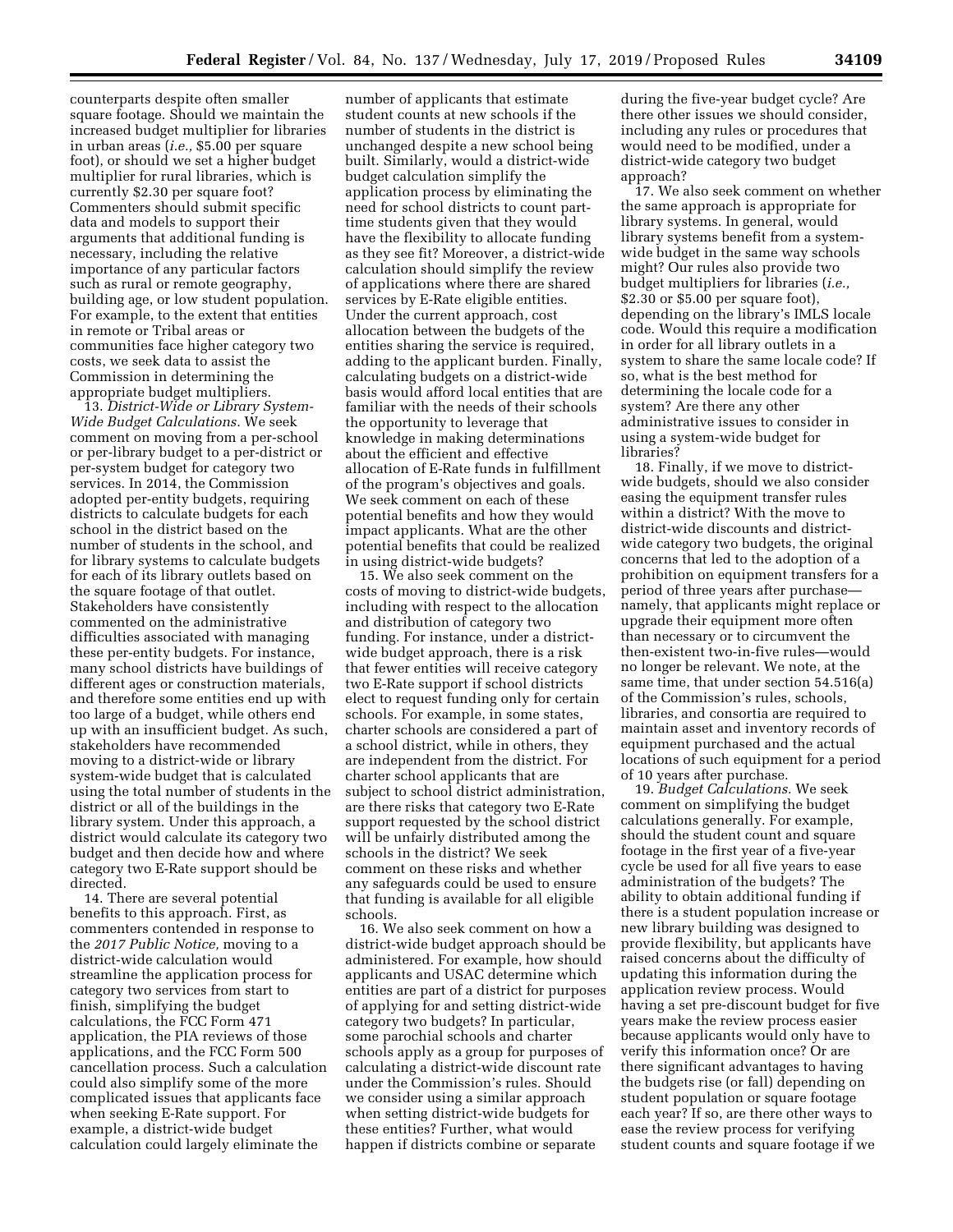keep entity-level budgets on an annual basis? Should we establish a presumption that the student counts verified in one of the last four funding years are still accurate for the purposes of setting a category two budget, absent an effort by the applicant to increase the student count? Such a presumption could result in waste of funding if a school's student population dropped significantly, for example, due to migration of students to a new school. How could such an outcome be avoided if we were to adopt such a presumption?

20. Similarly, we propose to codify rounding the inflation calculation to two decimals for the category two multipliers in funding year 2020. This approach will simplify the calculation for USAC and applicants and is consistent with other Commission rules that establish rounding. We seek comment on this proposal. Recognizing that applicants do not always know the inflation adjustment before the filing window, we also seek comment on whether there is a better way to adjust for inflation, such as adjusting the budgets just once every five years.

21. *Application and Administration.*  We also seek comment on other ways to make the application process for category two services and the administration of category two budgets simpler and more efficient. What administrative changes would have the greatest impact on applicants and USAC? For example, we seek comment on whether there are ways to simplify how applicants request category two services on the FCC Form 471 and on whether the Commission should provide guidance on using master contracts for category two services. Additionally, are there changes to the FCC Form 500 cancellation process that would simplify the category two budget process?

22. We seek comment on the five-year budget cycles and how best to transition from the existing category two budget rules following the five-year test period. The category two budget rules currently contemplate rolling budgets; that is, each year applicants calculate the prediscount budget based on the current funding year student counts and budget multipliers, and then subtract the prediscount amounts on the commitments received in the prior four funding years. For instance, assume a hypothetical school with 1,000 students that first received category two funding in funding year 2015; its budget in funding year 2015 would be \$150,000. If there is no change in student count, in funding

year 2016, the school's budget would be \$151,500, minus the pre-discount amount of any funding received in funding year 2015. In funding year 2017, the budget would be \$153,469.50, minus the pre-discount amount of any funding received in funding years 2015 and 2016, and so forth through funding year 2019. If not for the five-year test period established in the *2014 Second E-Rate Order,* 80 FR 5961 (February 4, 2015), in funding year 2020, the school's budget would be the student count multiplied by the funding year 2020 budget multiplier, minus the prediscount amount of any funding received in funding years 2016, 2017, 2018, and 2019; funding received in funding year 2015 would not count against the school's budget in funding year 2020. In this manner, the budgets were designed to be rolling, and an applicant could determine its budget by looking to its current student count, the current inflation-adjusted per-student budget multiplier, and the amount of funding received in the prior four funding years. The goal of this rolling approach is to provide applicants with greater certainty about whether funding would be available after the end of a five-year budget cycle and thus prevent unnecessary spikes in spending in the last year of such a cycle.

23. The five-year test period adopted in 2014, however, makes it such that no applicant is able to request funding in a sixth year under the category two budget approach, and thus although the budgets were designed to be rolling, in practice they are not. We seek comment on using rolling budgets as originally intended. Under this approach, in funding year 2020, applicants would calculate their five-year budgets based on their student counts, inflationadjusted per-student budget multipliers, and any funding committed in in funding years 2016, 2017, 2018, and 2019 (but not funding year 2015). What are the other benefits of this rolling approach? What are the costs of this approach? For example, is it administratively burdensome to calculate budgets in this way?

24. As an alternative to a rolling fiveyear cycle approach, we seek comment on moving to a fixed five-year cycle from funding year 2020 through funding year 2024, with a new fixed five-year budget starting for all applicants every five years. Would a fixed five-year cycle be a more efficient and/or an easier-toadminister system than a rolling fiveyear cycle approach? How can applicants be incentivized to avoid

wasteful spending at the end of a fixed cycle by requesting funds solely because the funds are scheduled to expire? What are the other costs and benefits of rolling and fixed budget cycles? We seek comment on these approaches and any alternatives.

25. If we were to use a rolling budget approach, should we consider modifying the rolling budgets to smooth the amount of support available over a five-year cycle by providing some funding each funding year? For instance, should we consider a system where an additional 20% is added to the applicant budget each year while still having a maximum budgeted amount that can be spent each year? Continuing with the illustration above of a school with 1,000 students, in the first year the school received funding, its budget would be \$150,000. In the following year, the school's budget would be \$151,500, minus the pre-discount amount of any funding received in the prior funding year, plus \$30,300, which is 20% of the school's \$151,500 budget. Under this additive approach, a school would be able to roll unused funding from year to year; however, applicants would not be permitted to request more than \$150 per student (adjusted for inflation) in any given funding year. This approach would both allow applicants to either seek funding each year or carry the budget forward to the next year, and ensure that applicants always have access to at least some funding in every year. Because student counts can fluctuate, an applicant that sees a large decline in student population in one funding year could have a much smaller category two budget than previously anticipated. Using this additive approach of providing some portion of funding to the school each funding year could smooth that fluctuation. However, it could make tracking budgets more challenging. Specifically, under the current system, applicants calculate budgets using three variables (*i.e.,* their current student count, the inflationadjusted per-student budget multiplier, and the amount of funding received in the prior four funding years) while applicants would have to track the added 20% each year, adding a fourth variable to their calculations each year. We seek comment on this additive approach, its costs and benefits, and any alternatives to smooth out the amount of support available under a rolling fiveyear budget approach while minimizing administrative burdens on applicants and USAC.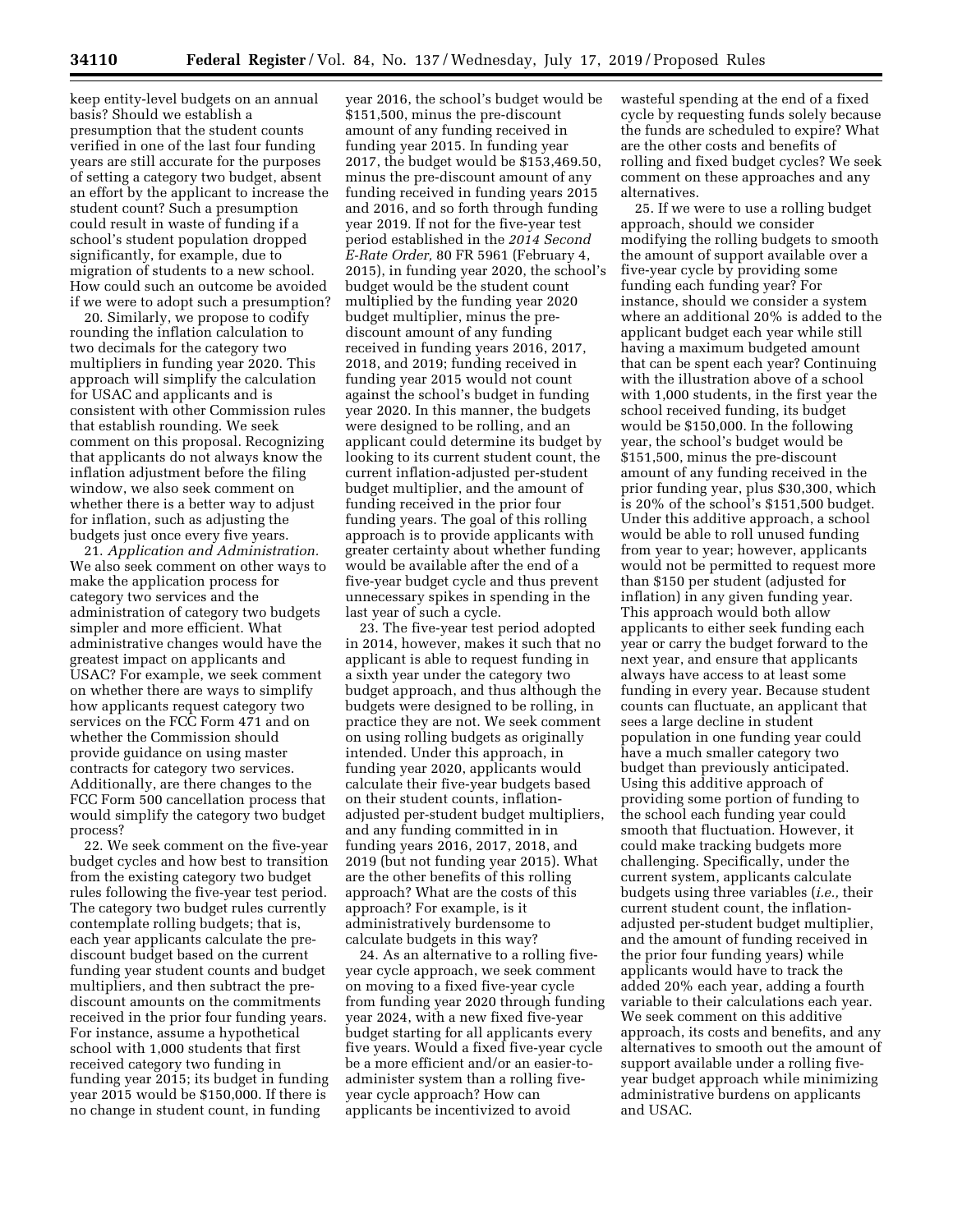26. Further, we seek comment on how to transition from the existing category two budget rules to any modified category two budget rules. As described above, if we simply extend the current rules, in funding year 2020, an applicant's budget calculation would take into account funding requested in funding years 2016 through 2019. For administrative efficiency, however, we seek comment on starting fresh in funding year 2020 and resetting all applicant budgets, to allow applicants a new opportunity to track their category two budgets and ease the transition's impact on all E-Rate program stakeholders. We recognize, however, that some applicants have not requested all of their category two budgets from funding year 2015 through 2019, while others will have used all of their budgets for those years. We, therefore, also seek comment on whether there is an administratively feasible way to take previous category two funding commitments into account when transitioning all applicants in funding year 2020.

27. Alternatively, depending on the timing of the new rules and the extent of the changes, should we consider using funding year 2020 as a bridge to transition to the final rules we adopt in this proceeding? For example, should we consider extending the existing rules for one funding year without any modifications? This approach could allow applicants that received support in funding year 2015 and have completed the five-year cycle, or applicants still within their five-year cycles with funds remaining in their budgets, to request support and allow for a smoother transition to the new rules. Should we permit applicants who have completed a five-year cycle to nevertheless access any unused funds in funding year 2020, in what would be a sixth year? Similarly, should any particular restrictions apply to applicants that did not receive category two support in funding year 2015 through 2019? Should we further provide some additional category two support to the existing five-year budgets, for example, \$30 per student or 20% of the library budget of \$2.30 or \$5.00? Commenters supporting this alternative are encouraged to also address what category two funding opportunities, if any, should be made for those E-Rate eligible entities who have already depleted their respective category two budgets. Or should we consider having a second, later filing window for category two service requests in funding year 2020? How can we best reduce applicant confusion and

provide for simplified administration of the category two budgets as we move beyond funding year 2019? We seek comment on other alternatives that would afford a smooth and effective transition to the category two rules we adopt in the context of this proceeding.

#### **III. Procedural Matters**

28. *Initial Regulatory Flexibility Analysis.* As required by the Regulatory Flexibility Act of 1980, as amended (RFA), the Commission has prepared this Initial Regulatory Flexibility Analysis (IRFA) of the possible significant economic impact on a substantial number of small entities by the policies and rules proposed in this Notice of Proposed Rulemaking (*NPRM*). Written comments are requested on this IRFA. Comments must be identified as responses to the IRFA and must be filed by the deadlines for comments on the *NPRM.* The Commission will send a copy of the *NPRM,* including this IRFA, to the Chief Counsel for Advocacy of the Small Business Administration (SBA). In addition, the *NPRM* and IRFA (or summaries thereof) will be published in the **Federal Register**.

29. The Commission is required by Section 254 of the Communications Act of 1934, as amended, to promulgate rules to implement the universal service provisions of Section 254. On May 8, 1997, the Commission adopted rules to reform its system of universal service support mechanisms so that universal service is preserved and advanced as markets move toward competition. Specifically, under the schools and libraries universal service support mechanism, also known as the E-Rate program, eligible schools, libraries, and consortia that include eligible schools and libraries may receive discounts for eligible telecommunications services, internet access, and internal connections.

30. Taking steps to close the digital divide is a top priority for the Commission. The E-Rate program provides a vital source of support to schools and libraries, ensuring that students and library patrons across the nation have access to high-speed broadband and essential communications services. The rules we propose in the *NPRM* seek to make permanent the category two budget approach for all E-Rate applicants beyond funding year 2019. We seek comment in the *NPRM* on streamlining and simplifying the administration of the E-Rate program for applicants, service providers, and the Universal Service Administrative Company. In addition, the rules that we propose or seek comment on in the *NPRM* would

eliminate confusion over how to apply for category two services which provide connectivity within schools and libraries and include internal connections, basic maintenance of internal connections, and managed internal broadband services. We seek comment on our proposals as well as comments on other ways to lessen the administrative burden on participating schools and libraries within the framework of the category two budget approach.

31. The proposed action is authorized pursuant to sections 1 through 4, 201– 205, 254, 303(r), and 403 of the Communications Act of 1934, as amended by the Telecommunications Act of 1996, 47 U.S.C. 151 through 154, 201 through 205, 254, 303(r), and 403.

32. The RFA directs agencies to provide a description of and, where feasible, an estimate of the number of small entities that may be affected by the proposed rules, if adopted. The RFA generally defines the term ''small entity'' as having the same meaning as the terms ''small business,'' ''small organization,'' and ''small governmental jurisdiction.'' In addition, the term ''small business'' has the same meaning as the term ''small business concern'' under the Small Business Act. A small business concern is one that: (1) Is independently owned and operated; (2) is not dominant in its field of operation; and (3) satisfies any additional criteria established by the Small Business Administration (SBA).

33. *Small Businesses, Small Organizations, Small Governmental Jurisdictions.* Our actions, over time, may affect small entities that are not easily categorized at present. We therefore describe here, at the outset, three broad groups of small entities that could be directly affected herein. First, while there are industry specific size standards for small businesses that are used in the regulatory flexibility analysis, according to data from the SBA's Office of Advocacy, in general a small business is an independent business having fewer than 500 employees. These types of small businesses represent 99.9% of all businesses in the United States which translates to 28.8 million businesses.

34. Next, the type of small entity described as a ''small organization'' is generally ''any not-for-profit enterprise which is independently owned and operated and is not dominant in its field.'' Nationwide, as of August 2016, there were approximately 356,494 small organizations based on registration and tax data filed by nonprofits with the Internal Revenue Service (IRS).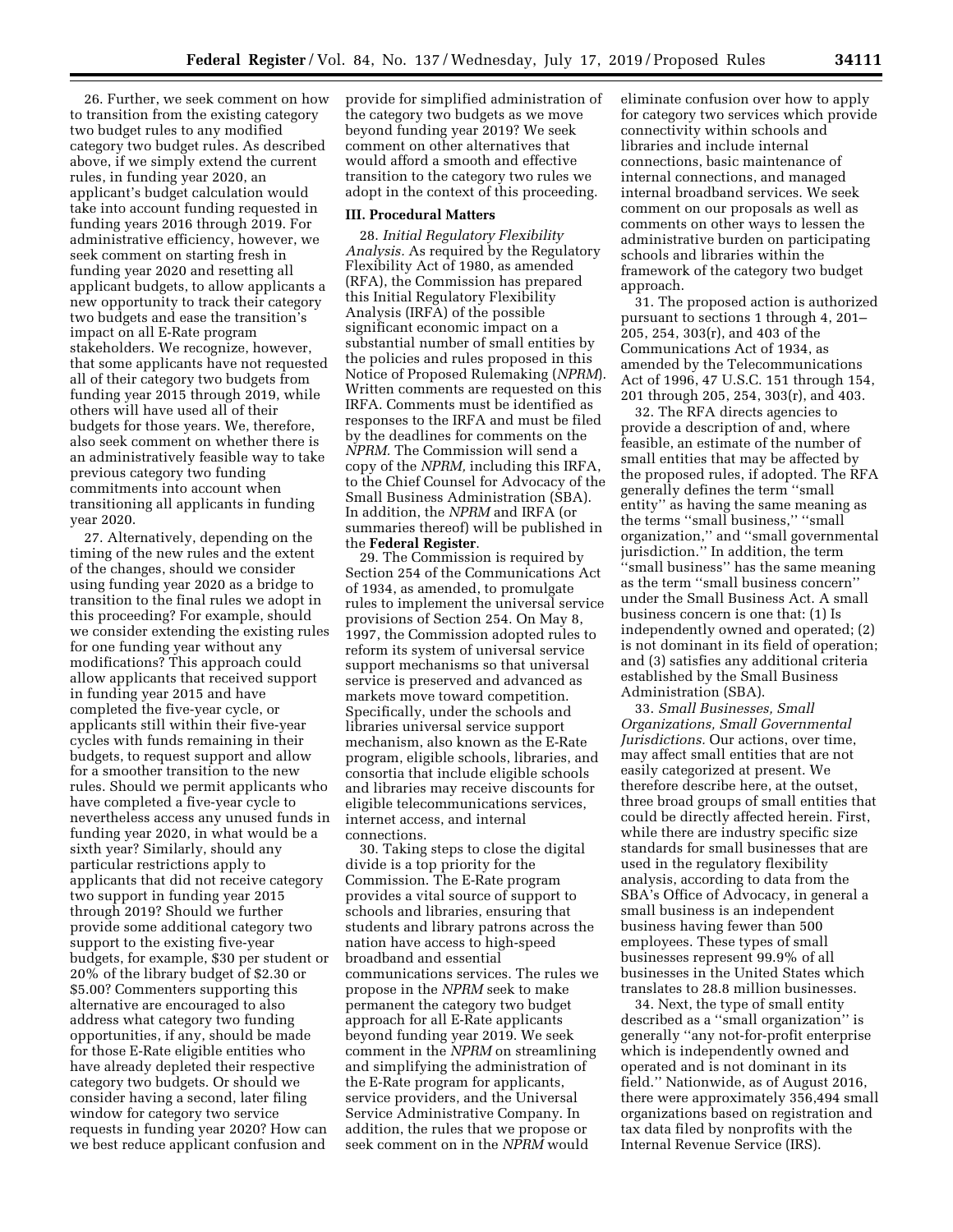35. Finally, the small entity described as a ''small governmental jurisdiction'' is defined generally as ''governments of cities, counties, towns, townships, villages, school districts, or special districts, with a population of less than fifty thousand.'' U.S. Census Bureau data from the 2012 Census of Governments indicate that there were 90,056 local governmental jurisdictions consisting of general purpose governments and special purpose governments in the United States. Of this number there were 37,132 General purpose governments (county, municipal and town or township) with populations of less than 50,000 and 12,184 Special purpose governments (independent school districts and special districts) with populations of less than 50,000. The 2012 U.S. Census Bureau data for most types of governments in the local government category show that the majority of these governments have populations of less than 50,000. Based on this data we estimate that at least 49,316 local government jurisdictions fall in the category of ''small governmental jurisdictions.''

36. As noted, a ''small entity'' includes non-profit and small government entities. Under the schools and libraries universal service support mechanism, which provides support for elementary and secondary schools and libraries, an elementary school is generally ''a non-profit institutional day or residential school that provides elementary education, as determined under state law.'' A secondary school is generally defined as ''a non-profit institutional day or residential school that provides secondary education, as determined under state law,'' and not offering education beyond grade 12. A library includes ''(1) a public library, (2) a public elementary school or secondary school library, (3) an academic library, (4) a research library, and (5) a private library, but only if the state in which such private library is located determines that the library should be considered a library for the purposes of this definition.'' For-profit schools and libraries, and schools and libraries with endowments in excess of \$50,000,000, are not eligible to receive discounts under the program, nor are libraries whose budgets are not completely separate from any schools. Certain other statutory definitions apply as well. The SBA has defined for-profit, elementary and secondary schools and libraries having \$6 million or less in annual receipts as small entities. In funding year 2017, approximately 104,500 schools and 11,490 libraries received

funding under the schools and libraries universal service mechanism. Although we are unable to estimate with precision the number of these entities that would qualify as small entities under SBA's size standard, we estimate that fewer than 104,500 schools and 11,490 libraries might be affected annually by our action, under current operation of the program.

37. *Incumbent Local Exchange Carriers (LECs).* Neither the Commission nor the SBA has developed a size standard for small incumbent local exchange carriers. The closest applicable NAICS Code category is Wired Telecommunications Carriers. Under the applicable SBA size standard, such a business is small if it has 1,500 or fewer employees. U.S. Census Bureau data for 2012 indicate that 3,117 firms operated the entire year. Of this total, 3,083 operated with fewer than 1,000 employees. Consequently, the Commission estimates that most providers of incumbent local exchange service are small businesses that may be affected by our actions. According to Commission data, one thousand three hundred and seven (1,307) Incumbent Local Exchange Carriers reported that they were incumbent local exchange services. Of this total 1,307 an estimated 1,006 have 1,500 or fewer employees and 301 have more than 1,500 employees. Thus, using the SBA's size standard the majority of incumbent LECs can be considered small entities.

38. We have included small incumbent LECs in this RFA analysis. A ''small business'' under the RFA is one that, *inter alia,* meets the pertinent small business size standard (*e.g.,* a telephone communications business having 1,500 or fewer employees), and ''is not dominant in its field of operation.'' The SBA's Office of Advocacy contends that, for RFA purposes, small incumbent LECs are not dominant in their field of operation because any such dominance is not "national" in scope. We have, therefore, included small incumbent carriers in this RFA analysis, although we emphasize that this RFA action has no effect on the Commission's analyses and determinations in other, non-RFA contexts.

39. *Interexchange Carriers (IXCs).*  Neither the Commission nor the SBA has developed a definition of small entities specifically applicable to IXCs. The closest NAICS Code category is Wired Telecommunications Carriers. The applicable size standard under SBA rules is that such a business is small if it has 1,500 or fewer employees. U.S. Census Bureau data for 2012 indicate that 3,117 firms operated for the entire

year. Of that number, 3,083 operated with fewer than 1,000 employees. According to internally developed Commission data, 359 companies reported that that their primary telecommunications service activity was the provision of interexchange services. Of this total, an estimated 317 have 1,500 or fewer employees. Consequently, the Commission estimates that the majority of interexchange service providers are small entities.

40. *Competitive Access Providers (CAPs).* Neither the Commission nor the SBA has developed a definition of small entities specifically applicable to CAPs. The closest applicable definition under the SBA rules is for Wired Telecommunications Carriers. Under the SBA size standard, a Wired Telecommunications Carrier is a small entity if it employs no more than 1,500 employees. U.S. Census Bureau data for 2012 show that 3,117 firms operated during that year. Of that number, 3,083 operated with fewer than 1,000 employees. According to Commission data, 1,442 CAPs and competitive local exchange carriers (competitive LECs) reported that they were engaged in the provision of competitive local exchange services. Of these 1,442 CAPs and competitive LECs, an estimated 1,256 have 1,500 or fewer employees and 186 have more than 1,500 employees. Consequently, the Commission estimates that most providers of competitive exchange services are small businesses.

41. *Wireless Telecommunications Carriers (except Satellite).* This industry comprises establishments engaged in operating and maintaining switching and transmission facilities to provide communications via the airwaves. Establishments in this industry have spectrum licenses and provide services using that spectrum, such as cellular services, paging services, wireless internet access, and wireless video services. The appropriate size standard under SBA rules is that such a business is small if it has 1,500 or fewer employees. For this industry, U.S. Census Bureau data for 2012 show that there were 967 firms that operated for the entire year. Of this total, 955 firms had employment of 999 or fewer employees and 12 had employment of 1000 employees or more. Thus, under this category and the associated size standard, the Commission estimates that the majority of wireless telecommunications carriers (except satellite) are small entities.

42. *Wireless Telephony.* Wireless telephony includes cellular, personal communications services, and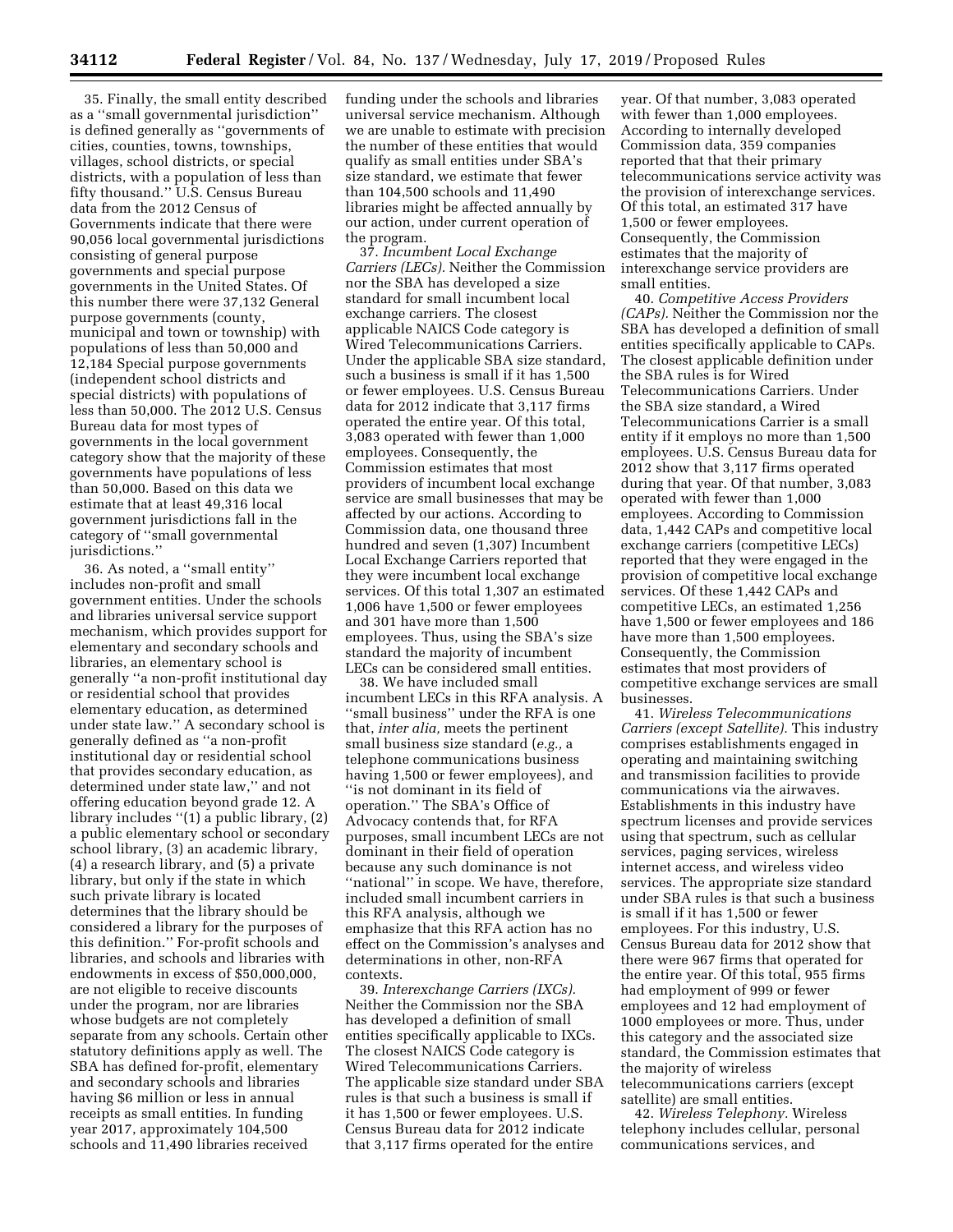specialized mobile radio telephony carriers. The closest applicable SBA category is Wireless

Telecommunications Carriers (except Satellite). Under the SBA small business size standard, a business is small if it has 1,500 or fewer employees. For this industry, U.S. Census Bureau data for 2012 show that there were 967 firms that operated for the entire year. Of this total, 955 firms had fewer than 1,000 employees and 12 firms had 1,000 employees or more. Thus, under this category and the associated size standard, the Commission estimates that a majority of these entities can be considered small. According to Commission data, 413 carriers reported that they were engaged in wireless telephony. Of these, an estimated 261 have 1,500 or fewer employees and 152 have more than 1,500 employees. Therefore, more than half of these entities can be considered small.

43. *Internet Service Providers (Broadband).* Broadband internet service providers include wired (*e.g.,*  cable, DSL) and VoIP service providers using their own operated wired telecommunications infrastructure fall in the category of Wired Telecommunication Carriers. Wired Telecommunications Carriers are comprised of establishments primarily engaged in operating and/or providing access to transmission facilities and infrastructure that they own and/or lease for the transmission of voice, data, text, sound, and video using wired telecommunications networks. Transmission facilities may be based on a single technology or a combination of technologies. The SBA size standard for this category classifies a business as small if it has 1,500 or fewer employees. U.S. Census Bureau data for 2012 show that there were 3,117 firms that operated that year. Of this total, 3,083 operated with fewer than 1,000 employees. Consequently, under this size standard the majority of firms in this industry can be considered small.

44. *Internet Service Providers (Non-Broadband).* Internet access service providers such as Dial-up internet service providers, VoIP service providers using client-supplied telecommunications connections and internet service providers using clientsupplied telecommunications connections (*e.g.,* dial-up ISPs) fall in the category of All Other Telecommunications. The SBA has developed a small business size standard for All Other Telecommunications which consists of all such firms with gross annual receipts of \$32.5 million or less. For this category, U.S. Census Bureau data for

2012 shows that there were 1,442 firms that operated for the entire year. Of these firms, a total of 1,400 had gross annual receipts of less than \$25 million. Consequently, under this size standard a majority of firms in this industry can be considered small.

45. *Vendors of Infrastructure Development or* ''*Network Buildout.*'' The Commission has not developed a small business size standard specifically directed toward manufacturers of network facilities. There are two applicable SBA categories in which manufacturers of network facilities could fall and each have different size standards under the SBA rules. The SBA categories are ''Radio and Television Broadcasting and Wireless Communications Equipment'' with a size standard of 1,250 employees or less and ''Other Communications Equipment Manufacturing'' with a size standard of 750 employees or less.'' U.S. Census Bureau data for 2012 show that for Radio and Television Broadcasting and Wireless Communications Equipment firms 841 establishments operated for the entire year. Of that number, 828 establishments operated with fewer than 1,000 employees, 7 establishments operated with between 1,000 and 2,499 employees and 6 establishments operated with 2,500 or more employees. For Other Communications Equipment Manufacturing, U.S. Census Bureau data for 2012 shows that 383 establishments operated for the year. Of that number 379 operated with fewer than 500 employees and 4 had 500 to 999 employees. Based on this data, we conclude that the majority of Vendors of Infrastructure Development or ''Network Buildout'' are small.

46. *Telephone Apparatus Manufacturing.* This industry comprises establishments primarily engaged in manufacturing wire telephone and data communications equipment. These products may be standalone or boardlevel components of a larger system. Examples of products made by these establishments are central office switching equipment, cordless telephones (except cellular), PBX equipment, telephones, telephone answering machines, LAN modems, multi-user modems, and other data communications equipment, such as bridges, routers, and gateways.'' The SBA size standard for Telephone Apparatus Manufacturing is all such firms having 1,250 or fewer employees. U.S. Census Bureau data for 2012 show that there were 266 establishments that operated for the entire year. Of this total, 262 operated with fewer than 1,000 employees. Thus, under this size

standard, the majority of firms can be considered small.

47. *Radio and Television Broadcasting and Wireless Communications Equipment Manufacturing.* This industry comprises establishments primarily engaged in manufacturing radio and television broadcast and wireless communications equipment. Examples of products made by these establishments are: Transmitting and receiving antennas, cable television equipment, GPS equipment, pagers, cellular phones, mobile communications equipment, and radio and television studio and broadcasting equipment. The SBA has established a small business size standard for this industry of 1,250 employees or less. U.S. Census Bureau data for 2012 show that 841 establishments operated in this industry in that year. Of that number, 828 establishments operated with fewer than 1,000 employees, 7 establishments operated with between 1,000 and 2,499 employees and 6 establishments operated with 2,500 or more employees. Based on this data, we conclude that a majority of manufacturers in this industry are small.

48. The proposals under consideration in the *NPRM,* if adopted, may result in new and/or modified reporting, recordkeeping and other compliance requirements for both small and large entities. At this time, the Commission cannot quantify the cost of compliance with the potential rule changes in the *NPRM,* but we anticipate that the result of any rule changes will produce requirements that are equal to or less than existing requirements, and we do not believe small entities will have to hire attorneys, engineers, consultants, or other professionals in order to comply. Moving from a perschool or per-library budget to a perdistrict or per-system budget for category two services, for example, would streamline the application process for category two services from start to finish, simplifying the calculation, the FCC Form 471 application, Program Integrity Assurance (PIA) reviews, and the FCC Form 500 cancellation process. Moreover, adopting this approach may also simplify some of the more complicated issues that applicants face when seeking E-Rate support. Additionally, to find other ways to reduce any administrative processes which could impact compliance costs, we have sought comment on how the application process for category two services can be made simpler and more efficient. Regarding our proposal to amend our rules to make permanent the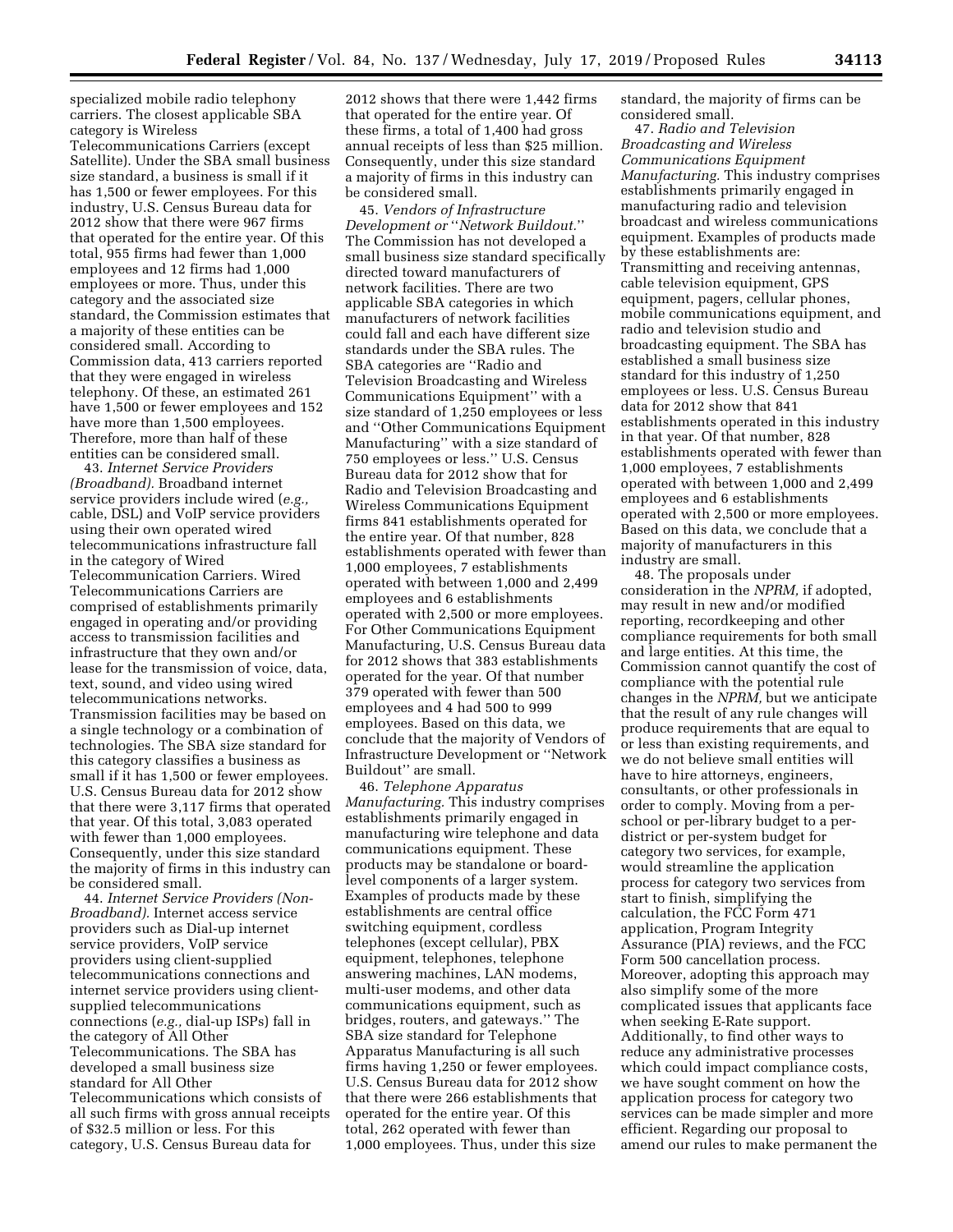category two budget approach beyond funding year 2019 in five-year funding cycle increments, we have sought comment on whether the benefits associated with making permanent the category two budget rules outweigh the cost of compliance associated with administering them.

49. The RFA requires an agency to describe any significant, specifically small business, alternatives that it has considered in reaching its proposed approach, which may include the following four alternatives (among others): ''(1) the establishment of differing compliance or reporting requirements or timetables that take into account the resources available to small entities; (2) the clarification, consolidation, or simplification of compliance and reporting requirements under the rule for such small entities; (3) the use of performance rather than design standards; and (4) an exemption from coverage of the rule, or any part thereof, for such small entities.''

50. In the *NPRM,* we have taken steps to minimize the economic impact on small entities with the rule changes that we have proposed. Under the current E-Rate program, the category two budget rules will begin to sunset in funding year 2020. Absent a rule change, applicants seeking category two services will have to navigate two sets of rules until funding year 2024. We have therefore proposed amending the rules to make permanent the category two budget approach for all applicants beyond funding year 2019, which, if adopted, will remove the burden and the cost to small entities of having to navigate and comply with two different sets of rules. This proposal will also lessen the reporting requirements on small entities thereby lessening their administrative costs for report preparation. To further reduce the reporting and administrative requirements for small entities, we seek comment on moving to a district-wide or system-wide budget, rather than a school entity or library entity budget. We anticipate that permitting school districts and library systems to calculate a district-wide budget, rather than maintaining records and allocating costs between budgets for each school and library, may simplify the current application process by reducing the number of applications filed, reducing the paperwork burden for reporting student counts, and reducing the complexity of the budgets overall. The Commission expects to more fully consider ways to minimize the economic impact and explore alternatives for small entities following

the review of comments filed in response to the *NPRM*.

51. *Federal Rules that May Duplicate, Overlap, or Conflict with the Proposed Rules.* None.

52. *Paperwork Reduction Act.* The *NPRM* may result in revised information collection requirements. If the Commission adopts any revised information collection requirement, the Commission will publish a notice in the **Federal Register** inviting the public to comment on the requirement, as required by the Paperwork Reduction Act of 1995, Public Law 104–13 (44 U.S.C. 3501–3520). In addition, pursuant to the Small Business Paperwork Relief Act of 2002, Public Law 107–198, *see* 44 U.S.C. 3506(c)(4), the Commission seeks specific comment on how it might ''further reduce the information collection burden for small business concerns with fewer than 25 employees.''

53. *Ex Parte Rules.* This proceeding shall be treated as a ''permit-butdisclose'' proceeding in accordance with the Commission's *ex parte* rules. Persons making *ex parte* presentations must file a copy of any written presentation or a memorandum summarizing any oral presentation within two business days after the presentation (unless a different deadline applicable to the Sunshine period applies). Persons making oral *ex parte*  presentations are reminded that memoranda summarizing the presentation must (1) list all persons attending or otherwise participating in the meeting at which the *ex parte*  presentation was made, and (2) summarize all data presented and arguments made during the presentation. If the presentation consisted in whole or in part of the presentation of data or arguments already reflected in the presenter's written comments, memoranda, or other filings in the proceeding, the presenter may provide citations to such data or arguments in his or her prior comments, memoranda, or other filings (specifying the relevant page and/or paragraph numbers where such data or arguments can be found) in lieu of summarizing them in the memorandum. Documents shown or given to Commission staff during *ex parte* meetings are deemed to be written *ex parte* presentations and must be filed consistent with rule 1.1206(b). In proceedings governed by rule 1.49(f) or for which the Commission has made available a method of electronic filing, written *ex parte* presentations and memoranda summarizing oral *ex parte*  presentations, and all attachments thereto, must be filed through the

electronic comment filing system available for that proceeding, and must be filed in their native format (*e.g.,* .doc, .xml, .ppt, searchable .pdf). Participants in this proceeding should familiarize themselves with the Commission's *ex parte* rules.

54. *Filing Procedures.* Pursuant to sections 1.415 and 1.419 of the Commission's rules, 47 CFR 1.415, 1.419, interested parties may file comments and reply comments on or before the dates indicated on the first page of this document. Comments and reply comments may be filed using the Commission's Electronic Comment Filing System (ECFS). See Electronic Filing of Documents in Rulemaking Proceedings, 63 FR 24121 (1998).

• *Electronic Filers:* Comments may be filed electronically using the internet by accessing the ECFS: *[http://apps.fcc.gov/](http://apps.fcc.gov/ecfs/)  [ecfs/](http://apps.fcc.gov/ecfs/)*.

• *Paper Filers:* Parties who choose to file by paper must file an original and one copy of each filing.

If more than one docket or rulemaking number appears in the caption of this proceeding, filers must submit two additional copies for each additional docket or rulemaking number. Filings can be sent by hand or messenger delivery, by commercial overnight courier, or by first-class or overnight U.S. Postal Service mail. All filings must be addressed to the Commission's Secretary, Office of the Secretary, Federal Communications Commission.

• All hand-delivered or messengerdelivered paper filings for the Commission's Secretary must be delivered to FCC Headquarters at 445 12th St. SW, Room TW–A325, Washington, DC 20554. The filing hours are 8:00 a.m. to 7:00 p.m. All hand deliveries must be held together with rubber bands or fasteners. Any envelopes and boxes must be disposed of before entering the building.

• Commercial overnight mail (other than U.S. Postal Service Express Mail and Priority Mail) must be sent to 9050 Junction Drive, Annapolis Junction, MD 20701.

• U.S. Postal Service first-class, Express, and Priority mail must be addressed to 445 12th Street SW, Washington, DC 20554.

55. *People with Disabilities:* To request materials in accessible formats for people with disabilities (braille, large print, electronic files, audio format), send an email to *[fcc504@fcc.gov](mailto:fcc504@fcc.gov)*  or call the Consumer & Governmental Affairs Bureau at 202–418–0530 (voice), 202–418–0432 (tty).